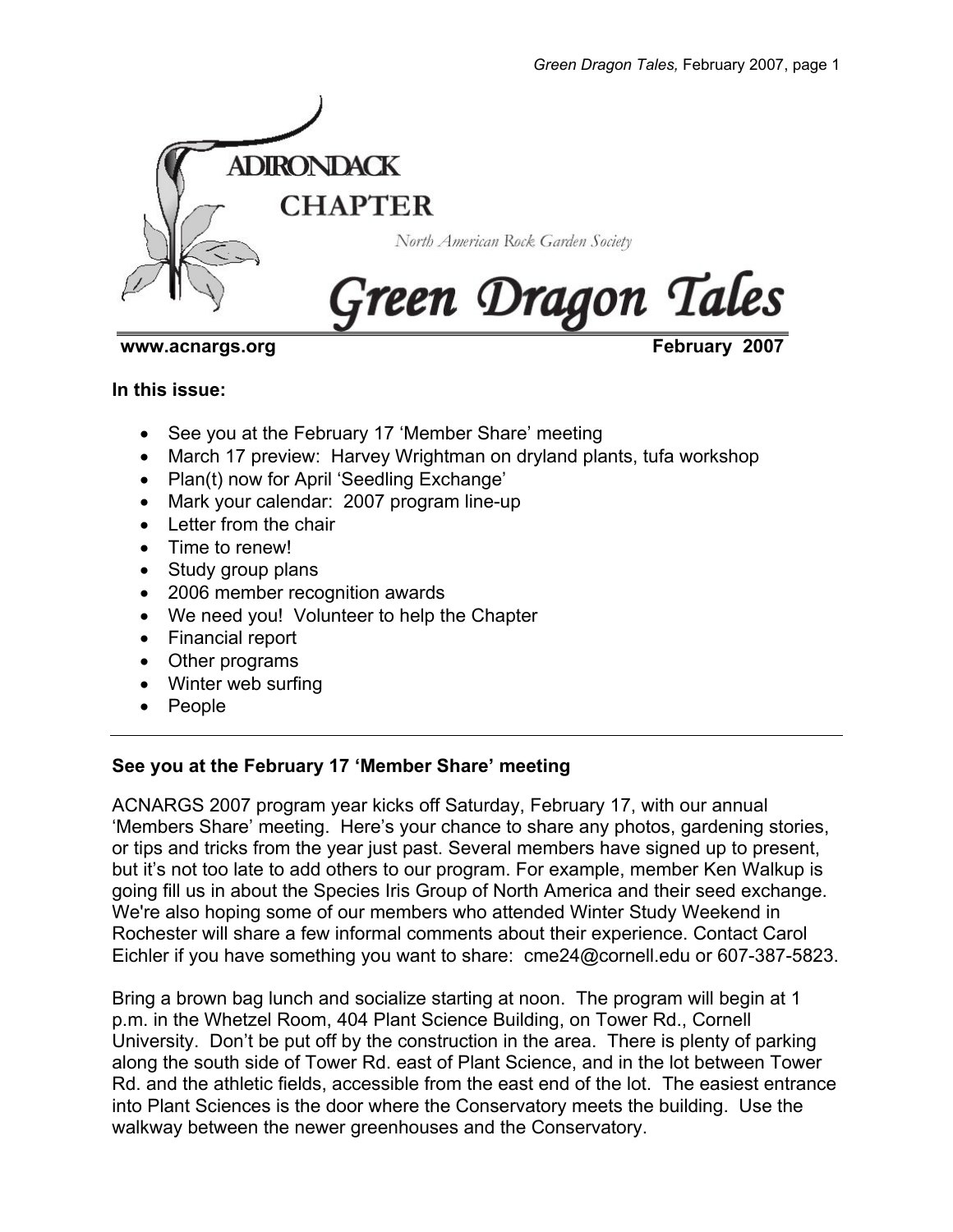## **March 17 meeting preview: Harvey Wrightman on dryland plants, tufa workshop**

"Dryland Plants" will be the subject of a talk by Harvey Wrightman at our March 17 meeting. Since 1985, Harvey has run Wrightman Alpines Nursery in Kerwood, Ont. (www.wrightmanalpines.com), where he grows more than 2,000 species and varieties of rock garden and alpine plants. (Look for more program details in our March newsletter.) The program will begin at 1 p.m. in the Whetzel Room, 404 Plant Science Building on the Cornell Campus. Bring a bag lunch and socialize starting at noon.

Wrightman will also be offering a **tufa-drilling and planting workshop** immediately after the presentation at the Kenneth Post Laboratory Greenhouses on Tower Rd., Cornell University. **Registration is limited to the first 15 chapter members** who send a \$35 check (payable to ACNARGS) to our treasurer, Carolyn Yeager (400 Irish Settlement Road, Freeville NY 13068). The chapter is subsidizing half the actual \$70 cost of the workshop. The fee includes a small piece of tufa and seedlings to plant the tufa after it's drilled. Bring a cordless electric drill. Wrightman will bring the bits. For those who aren't among the lucky first 15 to register, Wrightman welcomes spectators at no charge.

# *Robin Bell, program coordinator*

# **Plan(t) now for April 'Seedling Exchange'**

In lieu of the usual plant sale, we'll be having a 'Seedling Exchange' at our April 21 meeting. After a great presentation by Liz Knowles, we'll dig into our seedlings, divide them up, and hope to see them again in your garden and at one of our plant sales. You may bring your seedlings in individual pots or one large pot. We'll have soil, pots, and labels on hand to help with the transfer to a good home. You do not have to bring seedlings to get seedlings. Oh, and did I mention that this exchange is free! free! free!?

Folks are also welcome to bring divisions of plants, labeled, and potted or not, to be reserved for the May plant sale. In the meantime, good luck with your seeds and may you be able to share your successes in April!

## *David Mitchell, plant sale coordinator*

## **Mark your calendar: 2007 program line-up**

Some programs will include our expanded 'Plant of the Month' offerings. See newsletter before event for details or visit www.acnargs.org for additional program details.

**Feb. 17 – Member share meeting.** 404 Plant Science. Brown bag lunch at noon. Program begins at 1 p.m.

**March 17 – Chapter Study Group** meets at Wurster Memorial Garden, Tompkins County Cooperative Extension, 615 Willow Ave., Ithaca, N.Y. 10 to 11:30 a.m.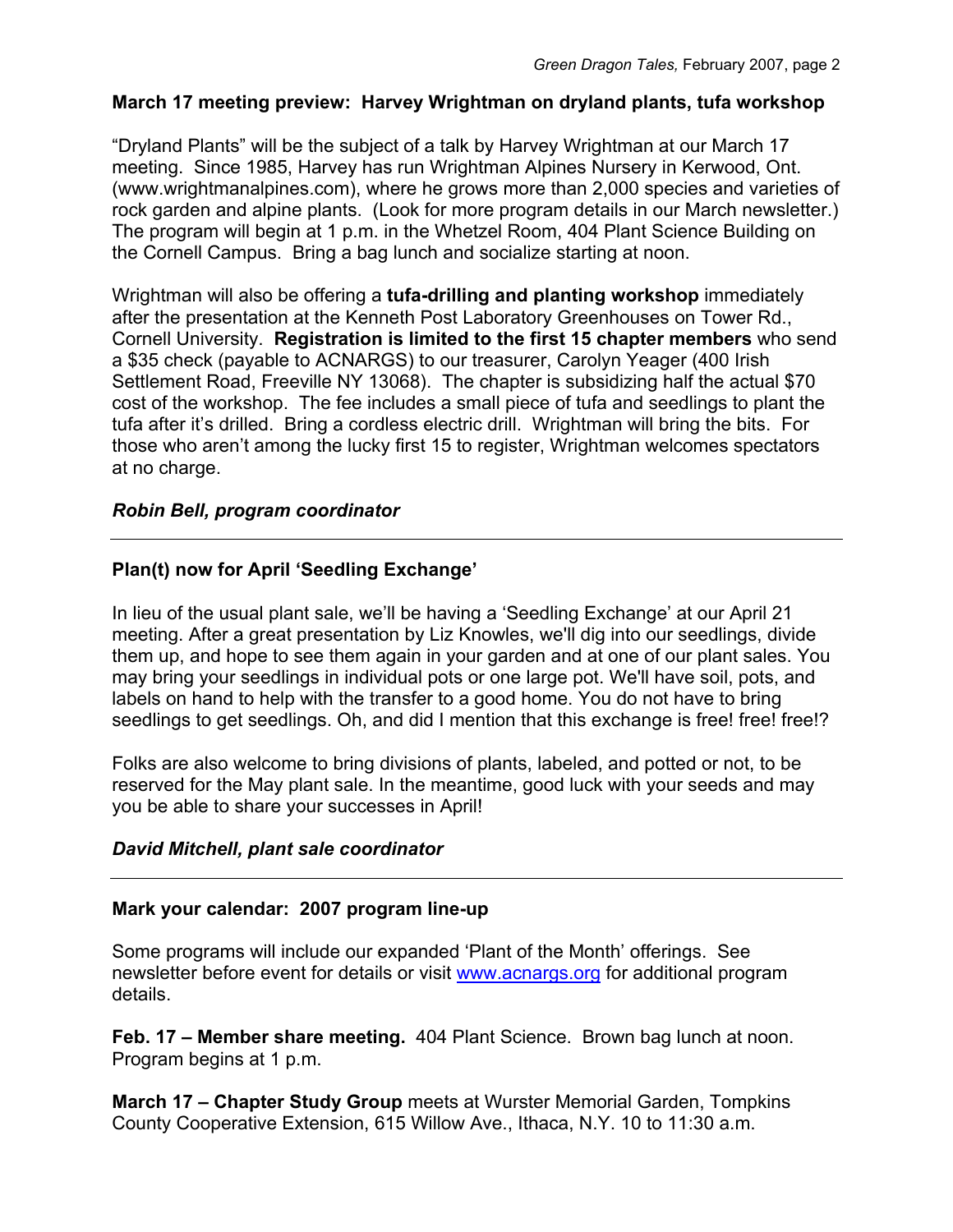**March 17 - Harvey Wrightman,** Wrightman Alpines, Kerwood, Ont., will speak on dryland plants. 404 Plant Science. Brown bag lunch at noon. Program begins at 1 p.m. Tufa workshop/demonstration (pre-registration required) immediately following.

**April 21 - Liz Knowles,** a gardener and tour organizer from Toronto on "Echoes of wild places: a Hockley Valley, Ontario gardener pushes the limits." Tompkins County Cooperative Extension, 615 Willow Ave., Ithaca, NY Brown bag lunch at noon. Program begins at 1 p.m. Seedling exchange follows program.

**May 19 - Plant Sale,** Ithaca High School

**April/May/June - Garden tours**, dates and destinations to be announced.

**August date TBD - Picnic and members-only plant sale.** Bill Plummer, Horseheads, N.Y., will host.

**September 15 - Ellen Hornig,** proprietor of Seneca Hill Perennials and well known to many chapter members, will talk on woodland plants and other treasures from her garden/nursery. Location to be announced.

**October 21 - Janis Ruksans,** owner of Ruksans Bulbs Nursery in Latvia, a world renowned bulb grower and collector and author of five books on bulbs will speak. **Note this meeting will be on a Sunday** due to Ruksans' tight speaking schedule. 404 Plant Science. Brown bag lunch at noon. Program begins at 1 p.m.

**November 10 - Annual meeting and dish-to-pass.** 404 Plant Science. Brown bag lunch at noon. Location to be announced.

# **Letter from the Chair**

So what's up with this winter? Frankly, I don't mind one bit. Gardening in January is an idea I can get used to. I was making the rounds on Sunday, January 7th checking on things like deer damage to shrubs, (alas), frost heaves (had to push a number of sempervivums back into the sandbed), and laying boughs over my troughs. To my surprise I came across a primrose in bloom. Another couple days of weather near 60 and the buds on my



hellebores would be open as well. Of course, I couldn't resist pulling a weed or two either. As I walked about, the gardens seemed so small and I felt puzzled about what the heck kept me so busy all growing season. (Winter has a way of playing this trick.)

Receiving this issue of the *Green Dragon* is a sure sign that our Chapter's program year is about to begin. After a two month hiatus it's always great to get together again and to share any photos, stories, or tips and tricks from the gardening year just past at our February 17 'Members Share' meeting. Several members have indicated to me that they would like a few minutes. It's not too late to add others to our program. I am the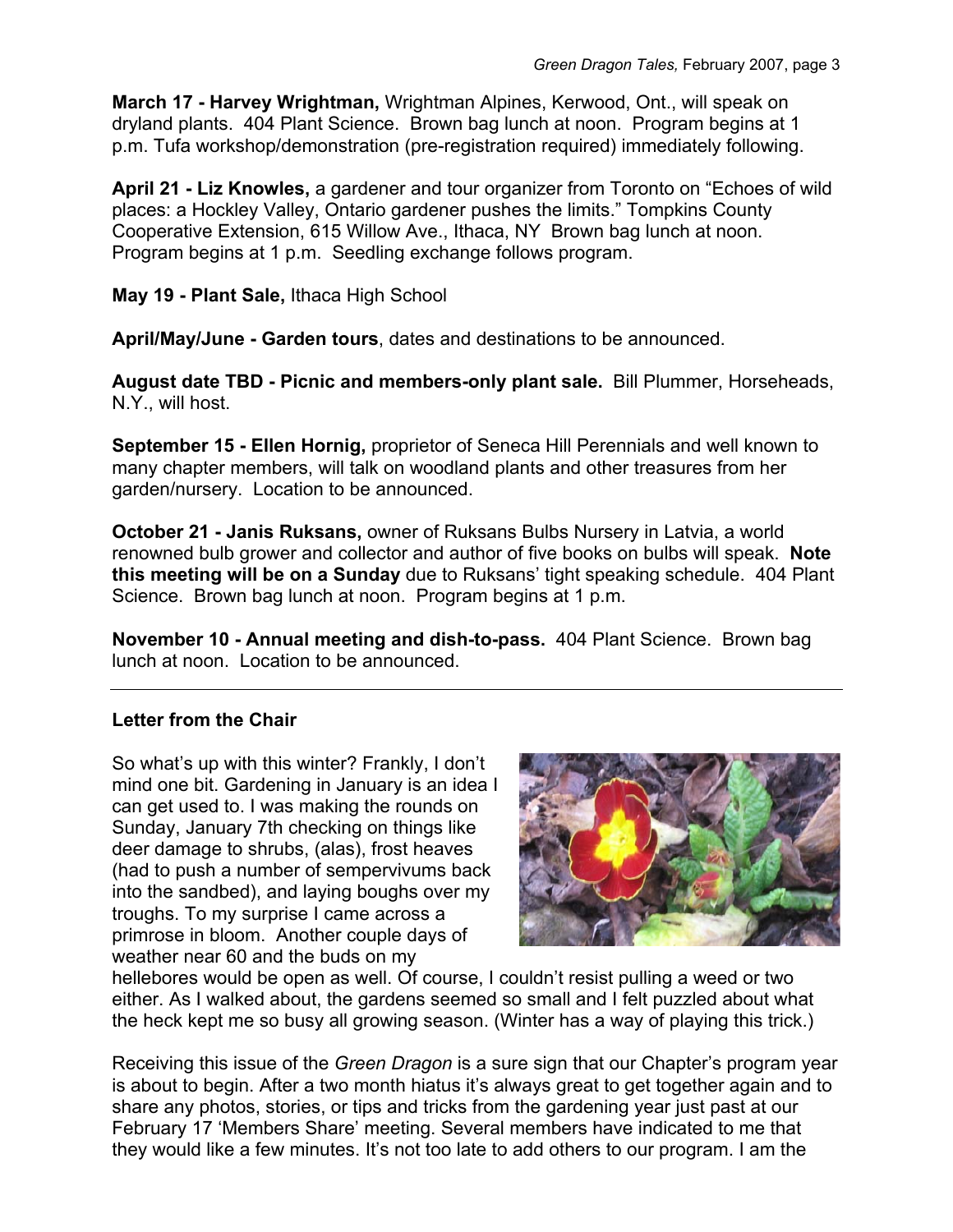contact to coordinate these requests (cme24@cornell.edu or 607-387-5823). Some of you are members of other garden organizations and it would be great to learn more about them and what they have to offer. So please don't be shy; step forward and take the opportunity to show off your favorite photos and other garden reveilles.

One business matter that we forgot to take care of at the November annual meeting is the election – or in this case – the re-election of officers and Board members. This issue has reprinted the roster that will require a membership vote. (See 'People'.)

Finally, the newly-formed Chapter Study Group held its first meeting on January 13 and is off to a great start. You can read more about their plans in this issue. Anyone is welcome to join in at any time. Using the Wurster Garden as the classroom, we think this will be a great opportunity to gain more knowledge about rock gardening and to share this knowledge with the greater membership.

I'm looking forward to another great year of programs and Chapter activities – many of them outlined in this issue. There's much to anticipate and I hope you'll take the time to renew your membership (if you have not already done so) and to renew your commitment to get involved with the Chapter this year.

Happy Gardening!

# *Carol Eichler, chair*

## **Time to renew!**

Did Carol mention it was time to renew? If the technology worked the way it's supposed to, you will find the membership form attached to this newsletter if your dues are due. If you aren't sure, drop an email to Carolyn Yeager at cao2@cornell.edu.

# **Study group plans**

An enthusiastic group of seven Chapter members attended the inaugural meeting of the Chapter Study Group on Saturday, January 13. There was general agreement that the Wurster Memorial Rock Garden on the Tompkins County Extension's grounds will serve as our "classroom." The overlying goal is for each participant to learn more about rock gardening through hands-on experience and to develop ways to share this knowledge with the greater membership. The group will also be photographing plants through the year and considering how to make the garden a more effective teaching tool through the website and other interpretive materials.

For the immediate future the group is looking forward to spring so they can begin the traditional tasks of taking stock, cleaning up, and dividing and potting plants. They have established a "garden alert" e-mail/phone network to be able to mobilize quickly when work needs to be done. With a garden tour/class scheduled for Saturday, April 28 through Tompkins County Cooperative Extension, they want to be sure the garden is looking at its best.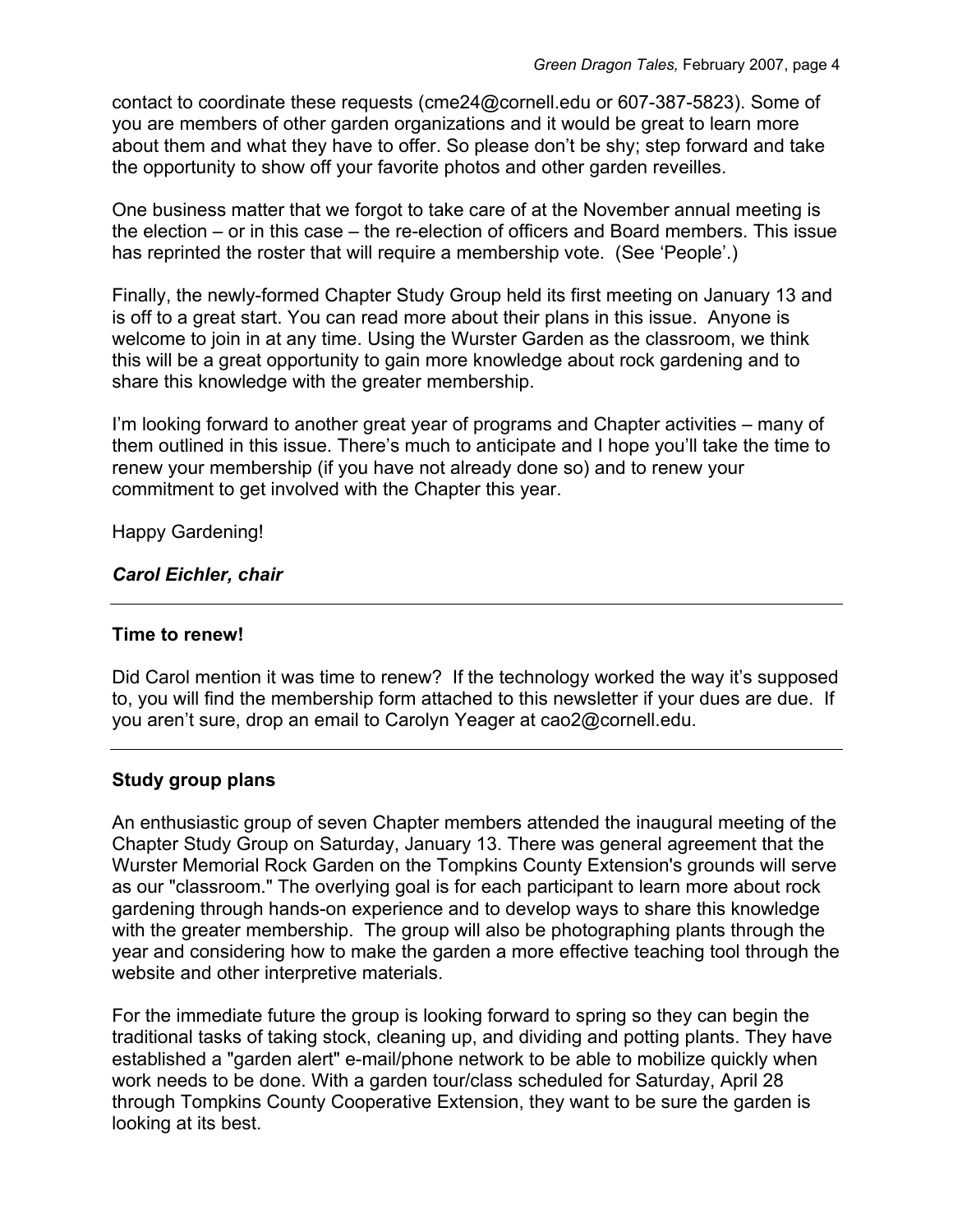If you wish to be placed on the email alert (or phone if you do not have e-mail), please contact Carol Eichler (cme24@cornell.edu or 607-387-5823).

Any Chapter member may join this group at any time. **The next "official" session will be held on Saturday, March 17 from 10 to 11:30 a.m.** at the garden. The "alert" system will notify everyone on the list if this plan has to be altered. Bring tools and work clothes and plan to attend the Chapter's general meeting at Cornell starting with lunch at noon and program at 1 p.m.

#### *Carol Eichler, chair*

#### **2006 member recognition awards**

Two Chapter members were recognized for their outstanding contributions to benefit the greater good of our membership. The awardees were announced at the November annual meeting and given a certificate of appreciation and a gift certificate as a way to say "thank-you."

**Marcia Meigs**, while contributing in many ways, is most noted for the generosity with which she shares her plants, many of them rare and unusual, for our plant sales and often to raffle at our general meetings. Marcia has served on the Chapter's Board and coordinated our publicity efforts for a number of years. We also know and love Marcia for the enthusiasm with which she purchases plants at our sales. <smiley face>

**Margaret "Peg" Ross** was our second recipient for 2006. Peg was one of our first Greene members and stepped right up to get involved. She has been instrumental in promoting rock gardening to her community and among fellow gardeners. With Alice Davis, she has organized wonderful garden tours for the last two years and that is a huge task for which we are very grateful.

Thank you again Marcia and Peg.

#### *Carol Eichler, chair*

#### **We need you! Volunteer to help the Chapter**

Want to get more involved with the Chapter? We hope so! We are fortunate to have a very committed Board but they can't and shouldn't do it all. A number of our members have responded to particular needs on our Membership form and we thank you. You will be hearing from us.

Here are some additional tasks we could use your help with. Please contact Carol Eichler (cme24@cornell.edu, 607-387-5823) if you are interested.

**Meeting Set-up and Greeters:** Arrive about 11:45 to set up sign-in book, name tags, and other materials. Note when someone is missing a name tag. Greet attendees as they arrive. Help visitors and new members feel welcome. At the end of the meeting pack everything up for next time. (Note: you do not have to haul or store anything.) Please join Colette Menassian with this task.

**Door Prize Coordinator:** Make sure everyone is entered in the sign in book for door prizes and coordinate the drawing give-away. Alice Davis will be assuming this job, but could use a substitute when she's unable to attend meetings.

**Food and Drink Set-up:** Arrive about 11:45 to set up coffee and hot water pots and all the accoutrements. At the end of the meeting clean and pack everything up for next time. Make purchases when supplies are low. Coordinate refreshments: optional. (Note: you do not have to haul or store anything)